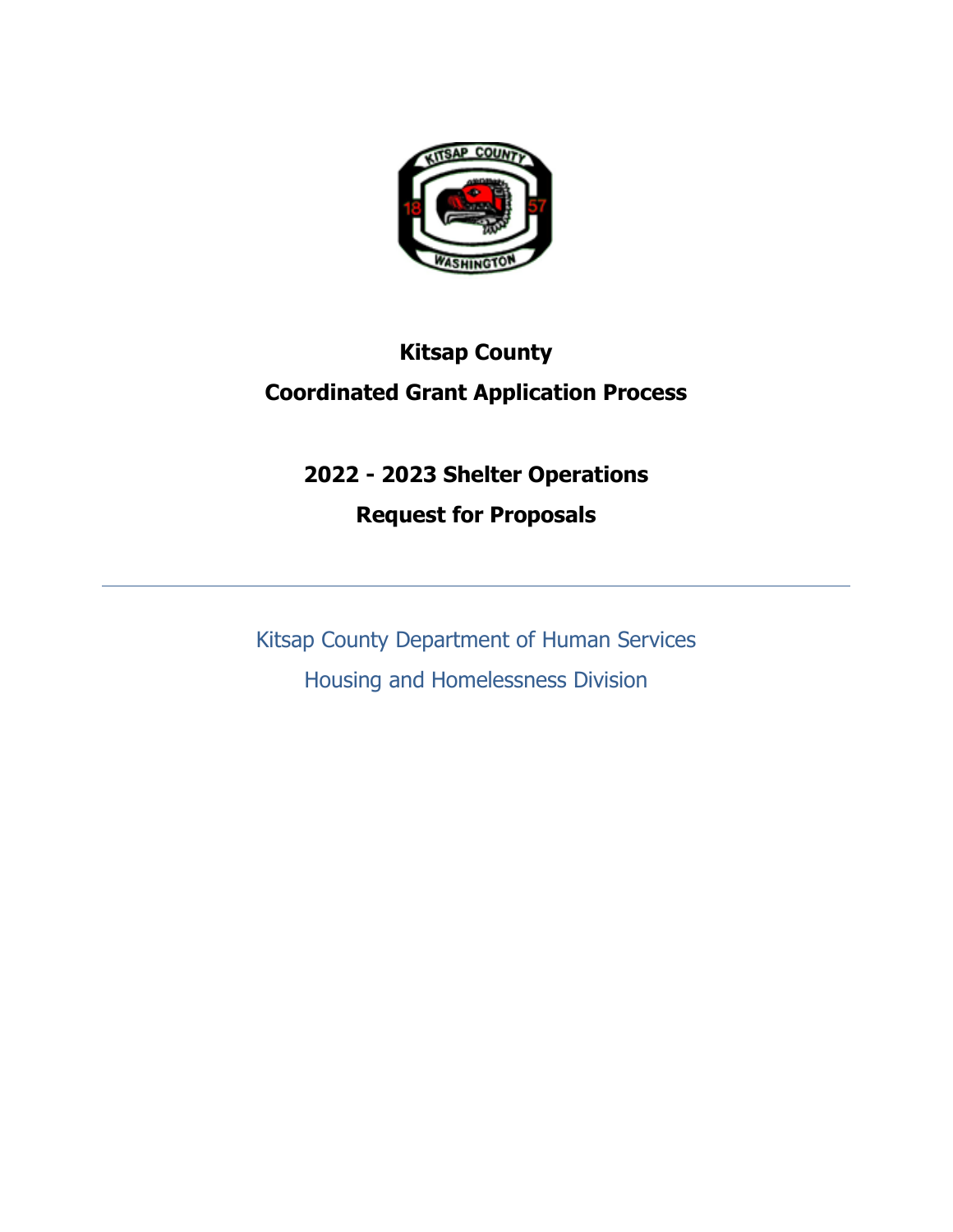## Table of Contents

| <b>Staff Contacts</b>                                                                                                             | 3              |  |  |
|-----------------------------------------------------------------------------------------------------------------------------------|----------------|--|--|
| <b>Application Schedule</b>                                                                                                       | 4              |  |  |
| <b>RFP Summary</b>                                                                                                                | 5              |  |  |
| About the Funding                                                                                                                 | 5              |  |  |
| <b>Eligible Applicants</b>                                                                                                        | 6              |  |  |
| <b>Funds Available</b>                                                                                                            | 6              |  |  |
| Priorities                                                                                                                        | 7              |  |  |
| Eligible Activities and Scope of Work<br>Program Expense Types<br><b>Types of Shelter Programs</b><br><b>Program Requirements</b> | $\overline{7}$ |  |  |
| Application Access and Submission                                                                                                 | 11             |  |  |
| <b>Application Assistance</b>                                                                                                     |                |  |  |
| <b>Evaluation of Proposals</b>                                                                                                    |                |  |  |
| Awards                                                                                                                            | 12             |  |  |
| Contracting                                                                                                                       | 12             |  |  |
| Notifications                                                                                                                     |                |  |  |
| Reservations                                                                                                                      |                |  |  |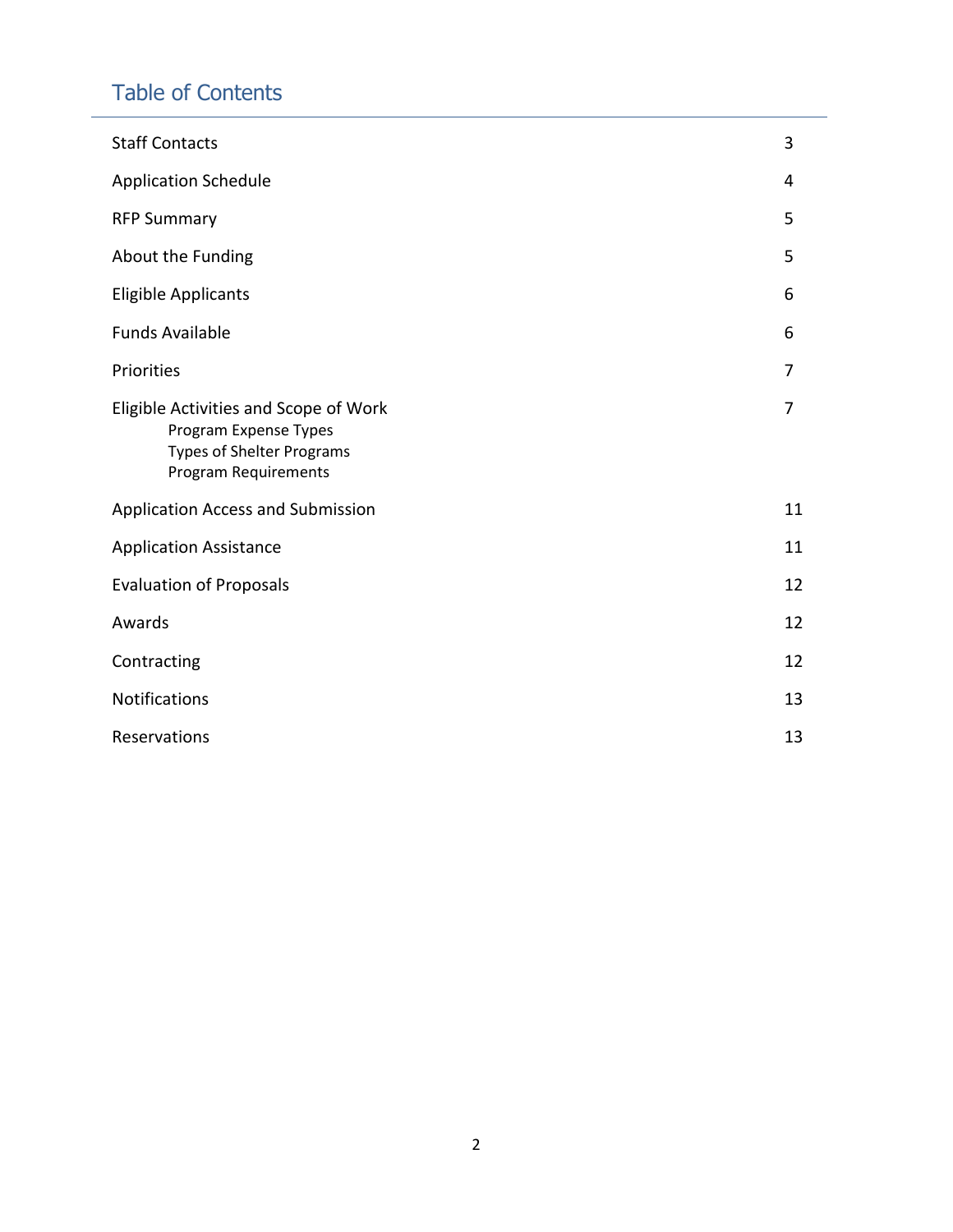### **Staff Contacts:**

#### **Kitsap County Housing and Homelessness Division**

*Administers Homeless Housing Grant Program (HHGP), Affordable Housing Grant Program (AHGP) funds* <https://www.kitsapgov.com/hs/Pages/HH-Coordinated-Grant-Application-Process.aspx>

| <b>Mailing Address:</b> | Kitsap County Housing and Homelessness Division<br>Department of Human Services<br>345 6 <sup>th</sup> Street, Suite 400<br>Bremerton, WA 98337 |
|-------------------------|-------------------------------------------------------------------------------------------------------------------------------------------------|
| <b>Staff Contacts:</b>  | Kirsten Jewell, Division Manager<br>(360) 337-7286<br>kjewell@co.kitsap.wa.us                                                                   |
|                         | Leah Noldan, Contracts Coordinator<br>(360) 337-7289<br>Inoldan@co.kitsap.wa.us                                                                 |

Cory Derenburger, Program Specialist (360) 337-7287 [cderenbu@co.kitsap.wa.us](mailto:cderenbu@co.kitsap.wa.us)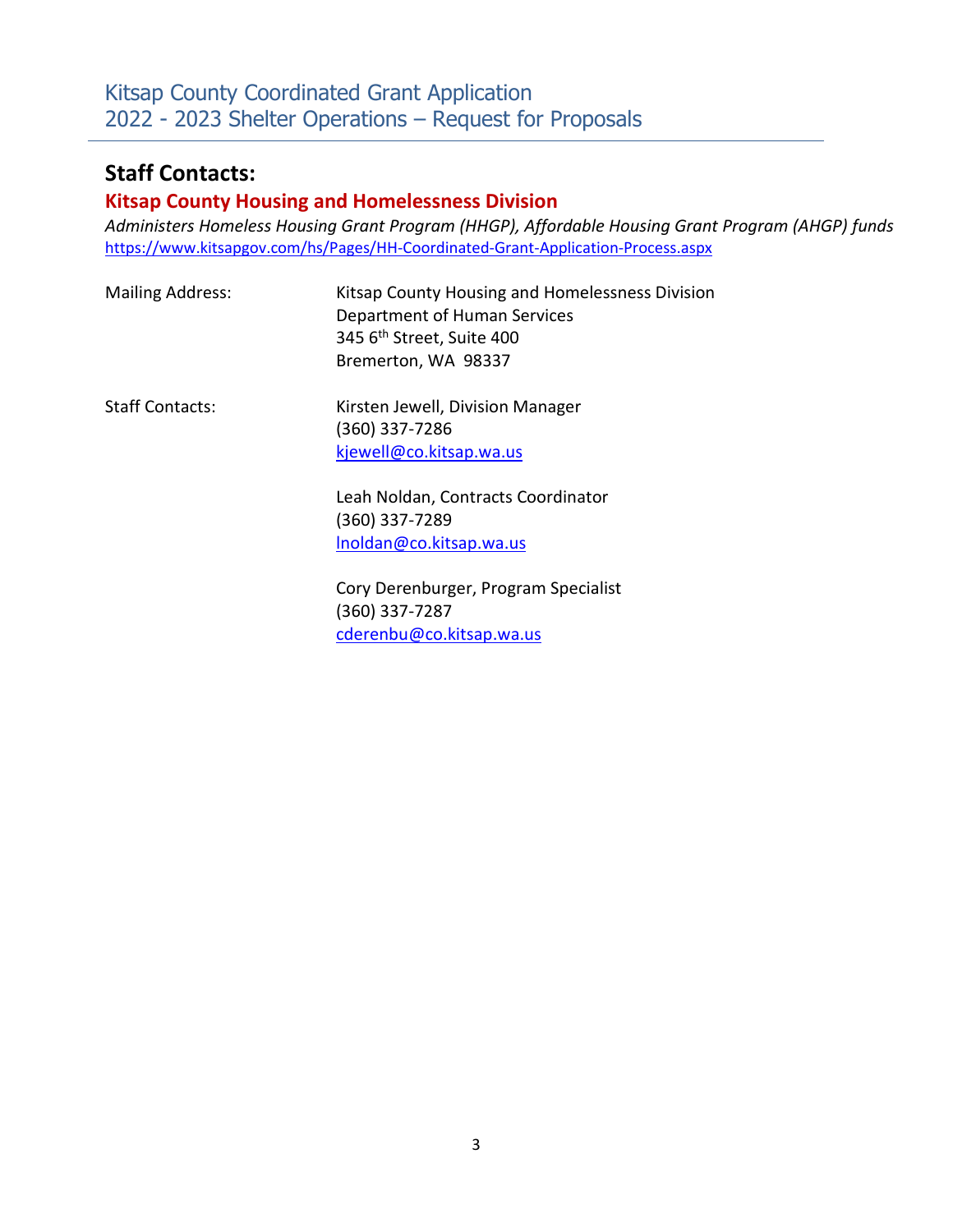## 2022 - 2023 Cycle Application Schedule

| Friday          | 5/28/21     | 2022 Draft Kitsap Housing and Homelessness Grant Program Policy Plan          |
|-----------------|-------------|-------------------------------------------------------------------------------|
|                 |             | released - Posted on Coordinated Grant Application Website. 15-day written    |
|                 |             | comment period opens - announcement in Kitsap Sun and on Coordinated          |
|                 |             | <b>Grant Application website</b>                                              |
| Monday          | 6/14/21     | Written Comment Period Closes for 2022 Draft Kitsap Housing and Homeless      |
|                 |             | <b>Grant Program Policy Plan</b>                                              |
| Monday          | 6/28/21     | Board of County Commissioners Public Hearing and Action on 2022 Kitsap        |
|                 |             | Housing and Homelessness Grant Program Policy Plan - Kitsap County            |
|                 |             | Administrative Building, Commissioner Chambers, 614 Division Street, Port     |
|                 |             | Orchard, 5:30pm, or via Zoom                                                  |
| Thursday        | 7/8/21      | Notice of Funding Availability (NOFA) and Shelter Request for Proposals (RFP) |
|                 |             | Released - Posted on Coordinated Grant Application Website                    |
| <b>Thursday</b> | 7/8/21      | Shelter RFP Bidders Meeting/Technical Assistance Training: 11am - 12pm        |
| <b>Thursday</b> | 7/8/21      | Shelter RFP - Kitsap County Request for Proposals for Shelter Beds - RFP      |
|                 |             | Questions available online @ 4:00pm. Please read the RFP for eligibility and  |
|                 |             | requirements.                                                                 |
| Thursday $-$    | $7/8/21 -$  | Technical assistance available by phone or email                              |
| Wednesday       | 8/11/21     |                                                                               |
| <b>Thursday</b> | 8/12/21     | Responses DUE for Shelter RFP @ Noon: Online Submission Only via              |
|                 |             | <b>SurveyMonkey Apply web portal</b>                                          |
| Thursday        | 8/19/21     | GRC Training, 10am - 12pm via Zoom                                            |
| Tuesday -       | $9/28/21 -$ | Agency Interviews (to be scheduled), virtual or in-person to be determined    |
| Wednesday       | 9/29/21     |                                                                               |
| Thursday        | 9/30/21     | GRC Deliberations, 9am - 12pm, virtual or in-person to be determined          |
| Thursday        | 10/7/21     | Draft 2022 Funding Recommendations Posted to Kitsap Coordinated Grant         |
|                 |             | website and in Kitsap Sun. Open 15-day Written Public Comment period          |
| Monday          | 10/25/21    | Written Comment Period Closes                                                 |
| Monday          | 10/25/21    | Board of County Commissioners Public Hearing and Action on Kitsap Housing     |
|                 |             | and Homelessness Program Grant Funding Recommendations                        |
|                 |             | Kitsap County Administrative Building, Port Blakely Conference Room,          |
|                 |             | 614 Division Street, Port Orchard, 5:30pm, or via Zoom                        |
| Friday          | 1/1/22      | <b>Program Year Begins</b>                                                    |
|                 |             |                                                                               |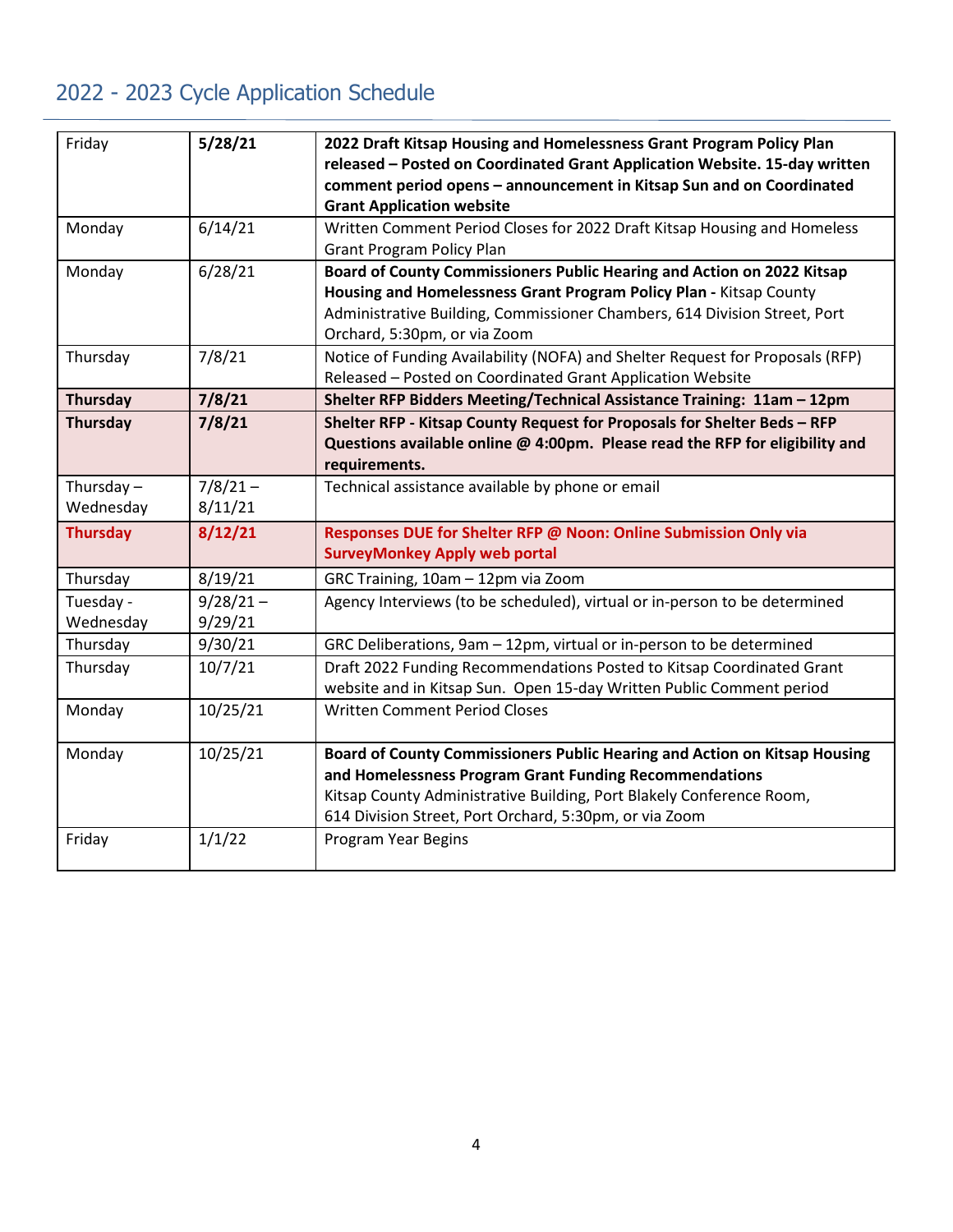### Summary of Request for Proposals

Kitsap County (hereinafter referred to as "the County") is initiating this Request for Proposals (RFP) from qualified applicants for the provision of emergency shelter beds, serving Kitsap residents who have lost their permanent housing and/or need a temporary place to sleep.

It is anticipated that the County will contract with multiple eligible organizations for provision of emergency shelter beds of various types.

Respondents should carefully review this RFP and the minimum program requirements for this funding.

Note: this RFP focuses narrowly on provision of services for one aspect of the Kitsap Homeless Crisis Response and Housing Plan. Information about funding for other homeless housing and services is available through a Homeless Housing and Services 2022 - 2023 Notice of Funding Availability (NOFA).

### About the Funding

A brief description of each funding source for this RFP is listed below. For more detailed information regarding funding requirements and policies that will apply if your program is funded, please refer to the Kitsap County Homeless Housing Grant Program, Affordable Housing Grant Program, and Consolidated Homeless Grant Policy Plan (hereinafter referred to as "the Policy Plan").

#### **Homeless Housing Grant Program**

The Homeless Housing Grant Program (HHGP) was created in Washington State by Engrossed Second Substitute House Bill (ESSHB) 2163 on August 1, 2005. The law created a document recording fee on certain documents to be utilized by counties to reduce homelessness. Administration of the grant funds are shared between local governments and the state. Eligible uses of the funds are broad as long as the funded program meets goals and strategies identified in the Kitsap Homeless Crisis Response and Housing Plan.

<https://www.kitsapgov.com/hs/Pages/HH-Homeless-Crisis-Response-and-Housing-Plan.aspx>

#### **Affordable Housing Grant Program**

The Affordable Housing for All Grant Program (AHGP) came about through enactment of Substitute House Bill 2060 which became law in Washington State on June 13, 2002. The law created a document recording fee on certain documents to be utilized for affordable housing projects and maintenance. Specific allowable uses of funds are outlined in the legislation and policy plan.

The Affordable Housing Grant Program and the Homeless Housing Grant Program grant funds are considered local funds. A portion of the funds collected is remitted to Washington State for distribution through statewide housing and homeless programs. The State uses their portion of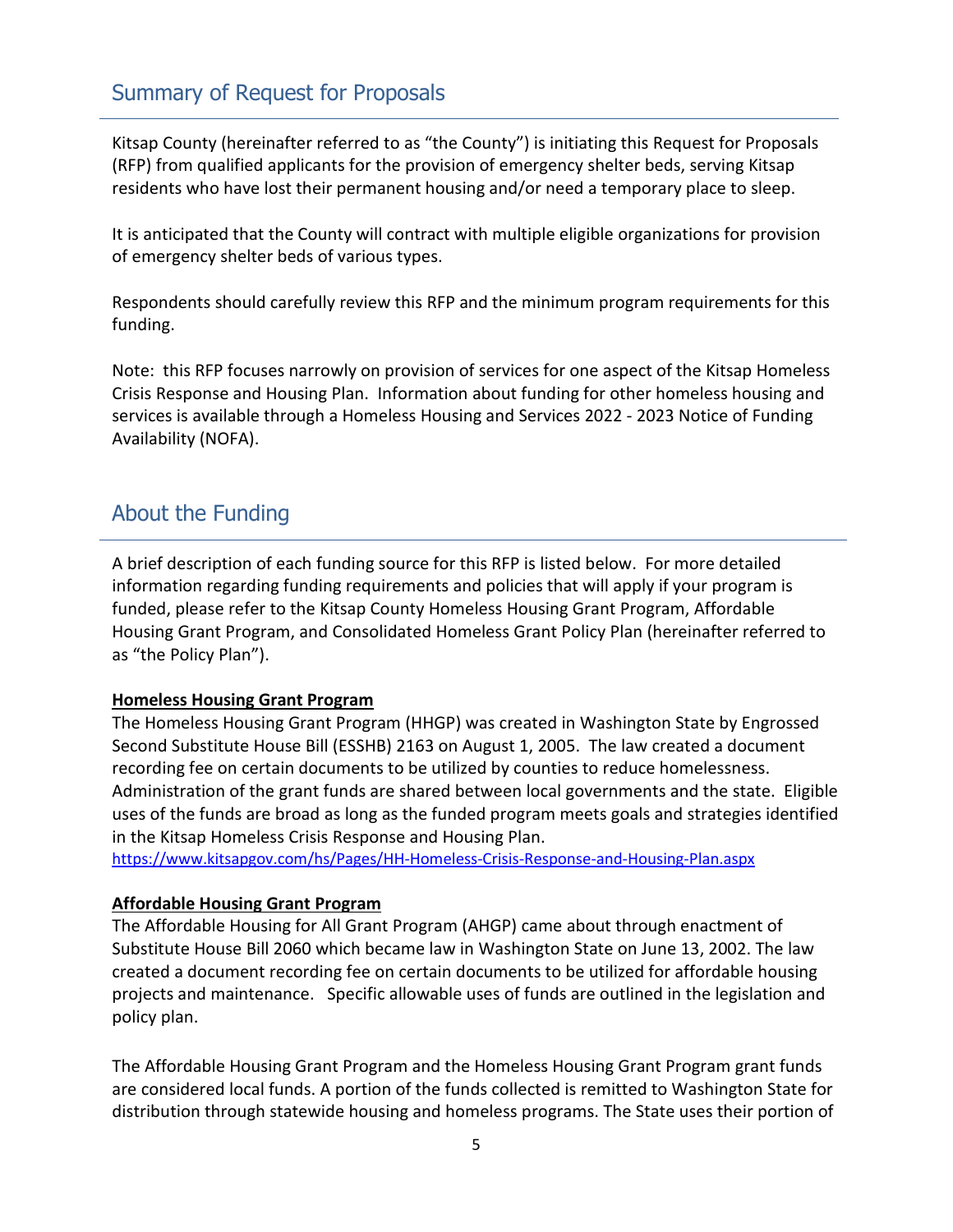the funds for the Consolidated Homeless Grant program, which is contracted with counties and sub-contracted to homeless service providers. The portion of the funds that remains in each county is used to further the goals of the legislation through local grant programs in accordance with their homeless housing plan.

### Eligible Applicants

Eligible applicants/recipients include:

- City or County governments
- Public Housing Authorities
- Public and private nonprofit organizations 501(c)(3)
- Local development corporations
- Faith based organizations

Additionally, all applicants must:

- Demonstrate an active governing body or board of directors with skills and experience to provide leadership and direction to the agency;
- Demonstrate the legal, financial, and programmatic ability to administer the proposed program; and
- Meet the County requirements for contracting agencies such as insurance requirements, audit, and financial requirements.

### Funds Available

Funds for Affordable Housing Grants and Homeless Housing Grants for each grant cycle are collected in advance; therefore, grant award amounts are final, unless legislative action affects the funding or eligibility.

For 2022 - 2023, the minimum award for responses to this RFP is \$10,000. Awards are for one year; a second year of funding is anticipated to be available through a renewal process.

Not all guidelines and policies for the funds below are included in this RFP; they are detailed further in the Policy Plan. It is the applicant's responsibility to read and understand the funding requirements and restrictions.

For this RFP a Bed Rate Model will be used, paying the agency a fixed amount per year for each shelter bed that meets the listed program requirements below. It is not anticipated that the listed bed rates will fund the full cost of operating each shelter bed – it is expected that other funding will need to be raised by the agency to cover the difference.

At the time of this RFP being issued, funds are still being collected for distribution in the first year of the 2022 - 2023 Cycle. Therefore, the following are estimated bed rates for the first year of the 2022 Cycle and are subject to change before contracts are finalized: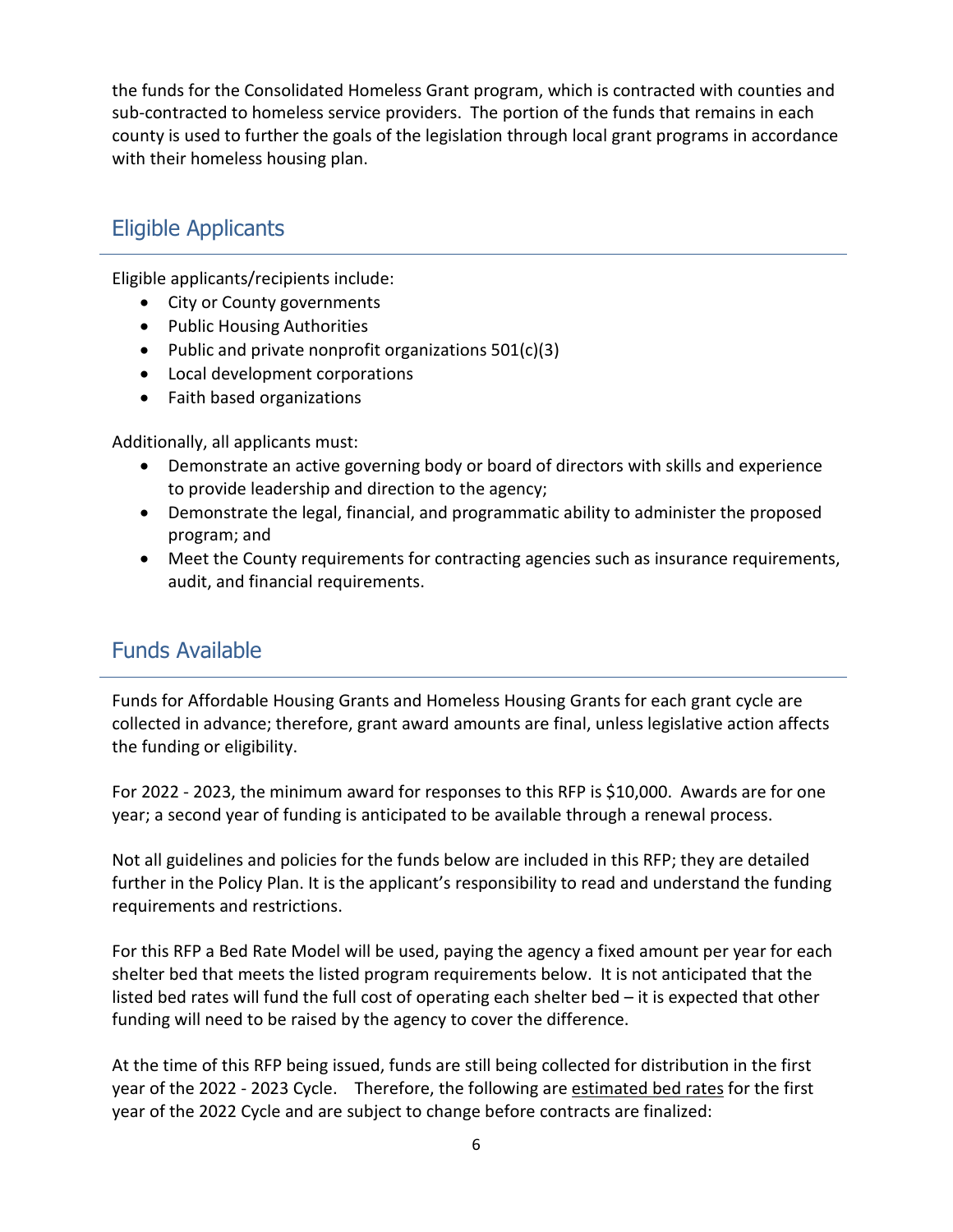- Drop-in Shelters: up to \$2,373/bed/year
- Continuous Stay Shelters: up to \$4,198/bed/year
- Enhanced Services Shelters: To be negotiated, depending on services offered

#### **Priorities**

The following are the priorities for these funding sources:

#### Homeless Housing Grant Program

1. Priority is given to projects that serve people experiencing unsheltered and/or chronic homelessness and contribute directly to their moving to shelter and/or stable housing.

#### Affordable Housing Grant Program

- 1. Operating costs for emergency shelters and licensed overnight youth shelters.
- 2. Supporting building operation and maintenance costs of housing projects or units within housing projects eligible to receive [Washington State] housing trust funds, that are affordable to very low-income households with incomes at or below fifty percent of the area median income, and that require a supplement to rent income to cover ongoing operating expenses. *[Note: affordable housing building operations and maintenance costs are available under a separate Homeless Housing and Services 2022 - 2023 Notice of Funding Availability.]*

### Eligible Activities and Scope of Work

Eligible activities for responses to this RFP are restricted to shelter program operations. Capital expenses for shelters, such as building acquisition, repairs, rehab or construction, are not included.

#### **Program expense types**

Previously, agencies applied separately for shelter program services and shelter operations and maintenance funding. For 2022-2023, there will be a single application for both shelter operations and building operations and maintenance, with both uses of funding able to be included in a single program budget.

Expenses may include the following categories:

• **Shelter building operations and maintenance**, including janitorial staff and supplies, building maintenance, landscaping, utilities, property management expenses, equipment repair (but not replacement or upgrade of equipment or property with a useful life of over one year), real estate taxes, building insurance, building security, and other expenses related to operating the shelter building.

Indirect administrative expenses are not allowed for shelter building operations and maintenance.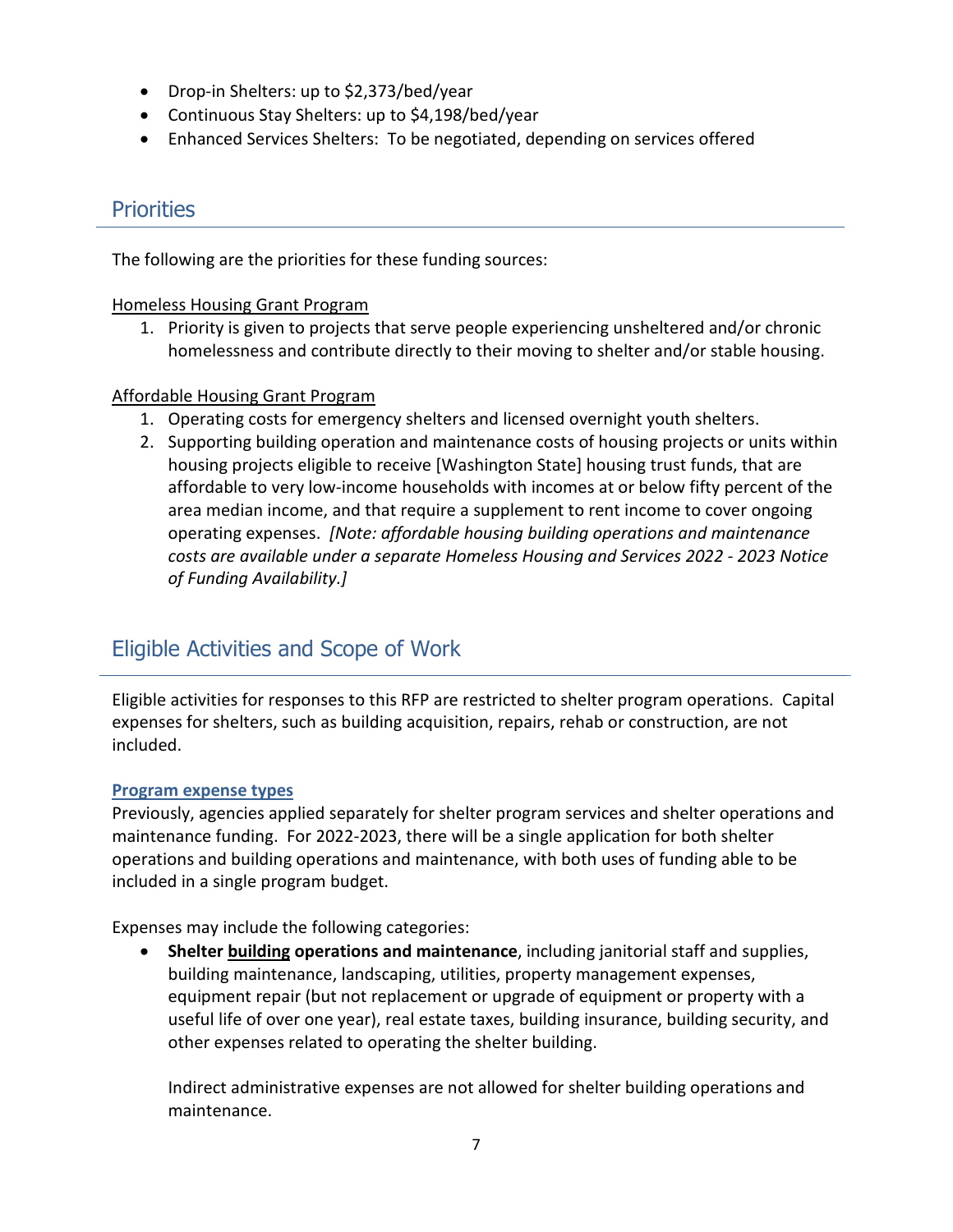- **Shelter program operations**, including staff salaries and benefits for program administration (but NOT case management expenses), advertising, program supplies, office supplies, staff training and travel, program audit, accounting, client direct services (paid to other entities on behalf of services provided to the client, but not including rent or housing-related costs or food, e.g. *bus tokens*), program administrative costs, and indirect administrative costs (only if the agency has a federally negotiated indirect rate).
- **Case management for housing stability**, including salaries and benefits for case management staff, staff travel, training, and other costs directly related to providing case management that supports housing. Case managers must use the Kitsap County Housing Stability Planning and Progress Reports (HSPPR) to assist clients. Case managers should be, at a minimum, trained in ACES/Resiliency, trauma-informed care, racial equity, gender identity, progressive engagement, and mental health first aid.

#### **Types of shelter programs**

Respondents to the RFP must provide one of the following types of shelter, and meet the listed elements of the definition, to be eligible for funding:

- **Drop-in Shelter**
	- $\circ$  Offer night-by-night living arrangements that allow households to enter and exit the program on a daily or irregular basis and do not guarantee households a bed from one night to the next.
	- o There is no limit to the clients' length of stay.
	- $\circ$  The program may include (but are not required to include) irregular, one-time, or "light touch" interactions with case management staff.

#### • **Continuous-stay Shelter**

- o Offer living arrangements where households have a room or bed assigned to them throughout the duration of their stay.
- o There is no limit to the clients' length of stay.
- o Ideally the shelter, and shelter beds, are accessible to the guests 24/7.
- $\circ$  Housing Stability Case Management is provided to all clients on a regular ongoing basis and the Kitsap County Housing Stability Planning and Progress Reports (HSPPR) is used by case managers for all clients.

#### • **Enhanced Services Shelter**

- $\circ$  Offer living arrangements where households have a room or bed assigned to them throughout the duration of their stay.
- $\circ$  The shelter is open and available to clients 24 hours a day and 7 days a week, with a staffing model that supports this access. Guests' shelter beds are accessible to them 24/7.
- o There is no limit to the client's length of stay.
- $\circ$  The program is "low-barrier" and prioritized for people with high behavioral health needs. Low-barrier is defined as not screening homeless households out of eligibility for the program for: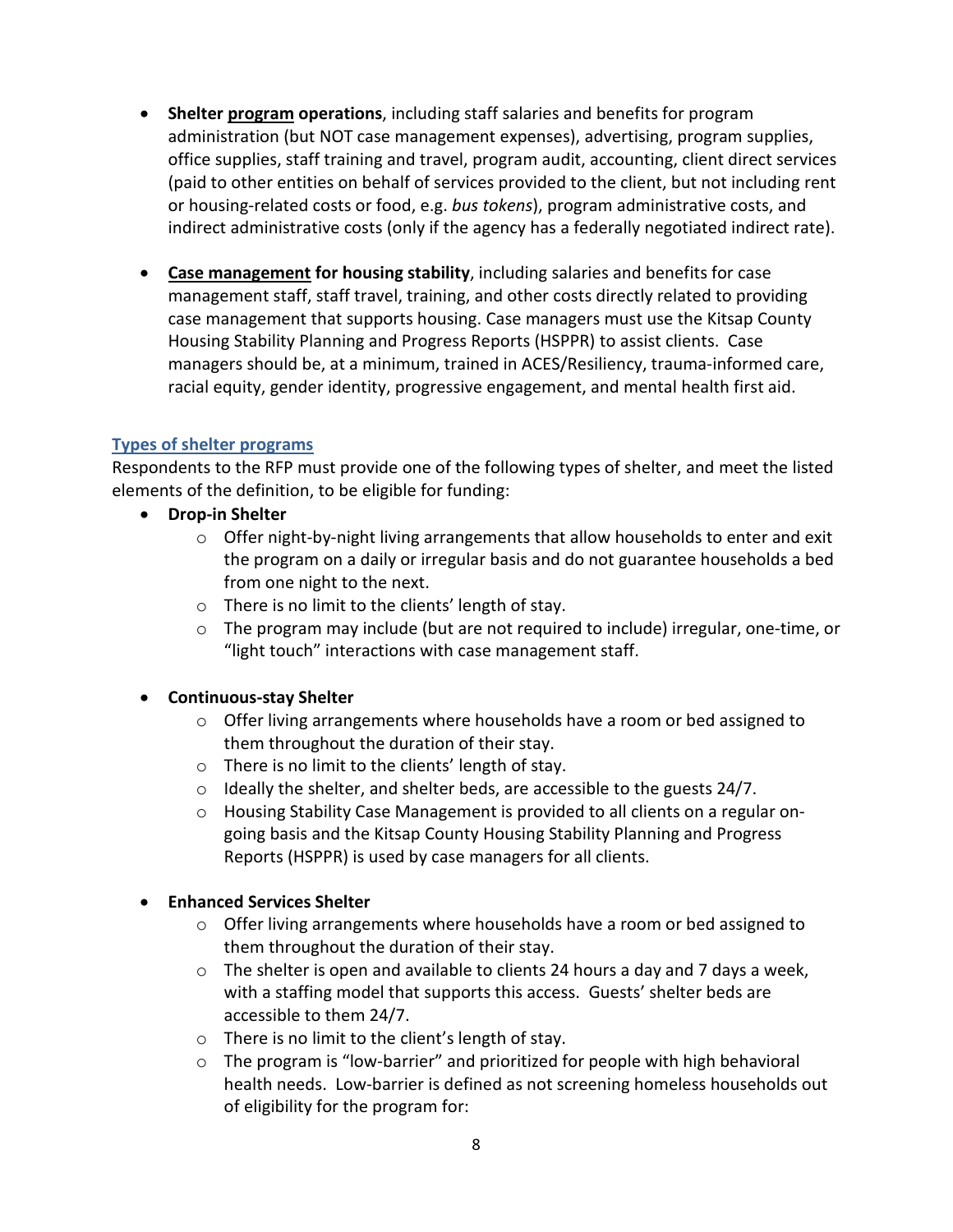- having too little or no income,
- **having poor credit or financial history,**
- having poor or lack of rental history,
- having involvement with the criminal justice system,
- having active or a history of alcohol and/or substance use,
- having a history of victimization,
- the type or extent of disability-related services or supports that are needed,
- lacking ID or proof of US Residency status, or
- having other behaviors that are perceived as a lack of "housing readiness," including resistance to receiving services.
- $\circ$  Behavioral health (mental health and substance use disorder) case management is offered "on site" by program staff (rather than clients being referred to a partner agency).
- $\circ$  Partners and pets are allowed and welcomed to stay at the shelter. Storage for possessions is available while the client stays at the shelter.
- $\circ$  Program rules are minimal and behavior-based. A priority is placed on keeping people in the program/shelter, rather than discharging people back to homelessness.
- o Housing Stability Case Management is provided to all clients on a regular basis (preferably weekly) and the Kitsap County Housing Stability Planning and Progress (HSPP) form is used by case managers for all clients. Case management emphasis is placed on guests transitioning out of the shelter and into sustainable permanent housing.

Any of these three types of shelter may be a "low-barrier" shelter, meeting the criteria listed above.

#### **Program Requirements**

All funded programs must meet the following minimum requirements in their provision of shelter:

- **Coordinated Entry Referrals:** Accept referrals and intakes exclusively from the Housing Solutions Center. Domestic Violence Shelters may accept clients directly, as long as they coordinate with the Housing Solutions Center and subsequently refer clients to the Housing Solutions Center.
- **Bed Availability Tool:** Enter updated information every week day about bed availability into the online bed availability tool that is used by the Housing Solutions Center to make referrals. Drop-In Shelter programs may work out an alternative information-sharing arrangement with the Housing Solutions Center but must regularly communicate about capacity and bed availability.
- **Data Collection and Entry:** Enter all client information into HMIS, following Department of Commerce and HUD data standards that are applicable to the program. Data must be entered within 5 business days of a household's enrollment into the program or changes in the household's program status or household information.
- **Coordination with other Agencies:** Participate in the monthly meetings of the Kitsap Housing and Homelessness Coalition. Actively coordinate additional meetings as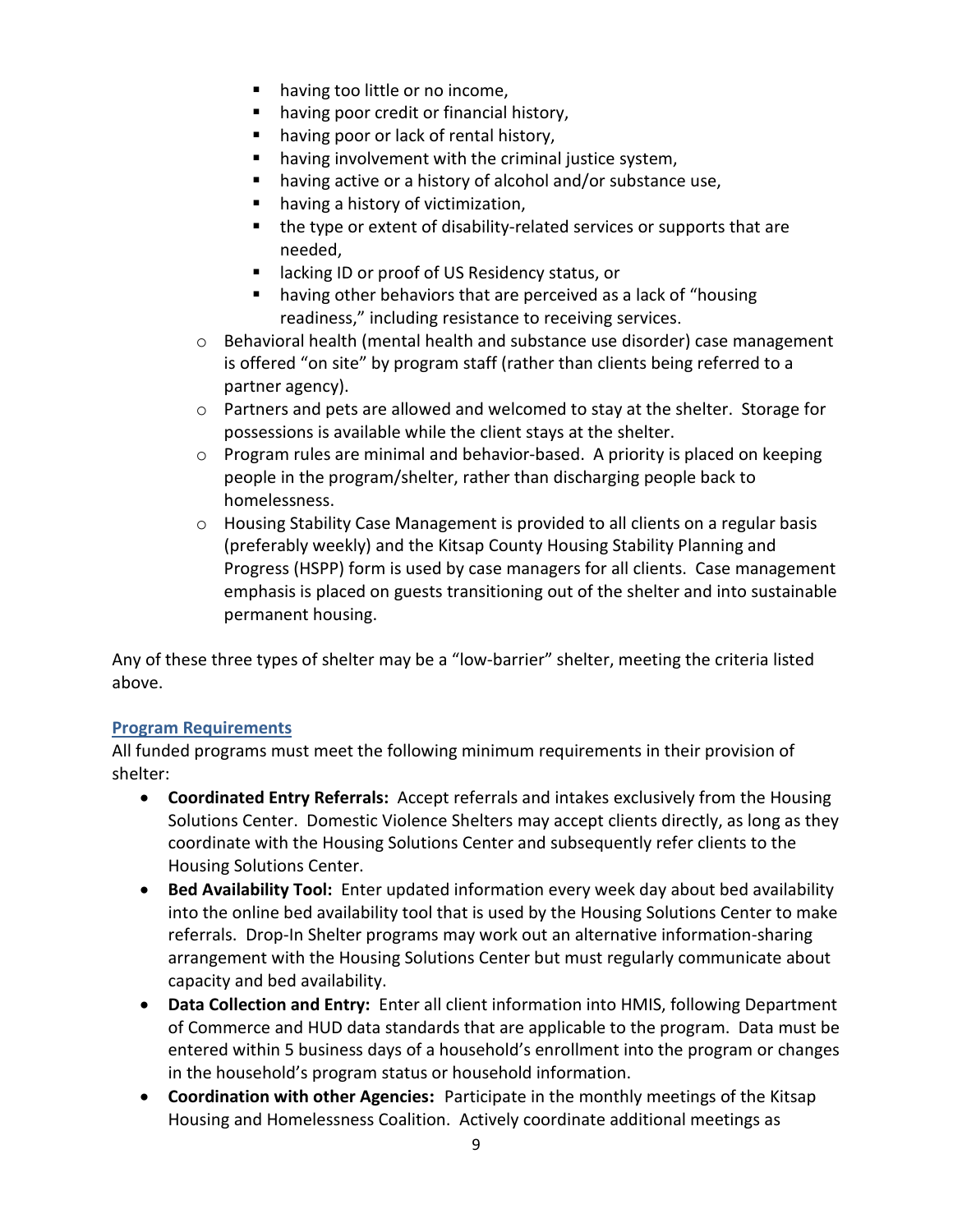needed with other agencies that provide social services to provide the most comprehensive and seamless provision of care for clients as possible.

- **Reporting:** Submit all applicable reports to Kitsap County and the Department of Commerce by the published deadlines and respond in a timely way to County information requests and countywide reports.
- **Non-Discrimination:** Ensure equal access for people experiencing homelessness regardless of race, national origin, gender identity, sexual orientation, marital status, age, veteran or military status, disability, or the use of an assistance animal.
- **Religious Activities:** No funding provided through this grant may be used to support or engage in any explicitly religious activities, including activities that involve overt religious content such as worship, religious instruction, or proselytization, nor may the provision of services provided be conditioned upon a program participant's engaging in any such explicitly religious activities.
- **Occupancy:** Have a bed utilization rate of no less than 90% -- calculated based on the number of bed nights provided /number of beds or rooms x possible annual nights (365 or 366). Shelters with a lower bed utilization rate each quarter may be reimbursed on a per occupancy day rate.
- **Complaint Process:** Have a written complaint/grievance policy approved by the agency's Board of Directors, provide information about the complaint/grievance process to shelter clients upon their enrollment in the program, and ensure that complaint forms are readily available to clients in the shelter.
- **Staff Training:** Staff working with clients should be, at a minimum, trained in ACES/Resiliency, trauma-informed care, progressive engagement, racial equity, gender identity, and mental health first aid.
- **Housing Stability Case Management:** Shelters that provide case management must use the Kitsap County Housing Stability Planning and Progress Report (HSPPR) to assist clients with setting housing stability goals and tracking progress. HSPPRs are part of the client record-keeping requirements.
- **Budget and Fundraising:** Funding from these grant sources should not be the sole funding for the program. Agency must demonstrate that other funds are able to be secured to support the program operations. (This information should be provided on the Program Budget documents in the Application.)
- **Performance Measurement:** Work towards achieving the countywide performance measures, including the specific performance measures in the agency contract. Washington State is in the process of determining new performance metrics for different types of homeless and housing programs. Once these statewide performance metrics are determined, Kitsap County will incorporate them into our countywide performance measurement system and will include them in the appropriate subcontracts, including responses to this RFP.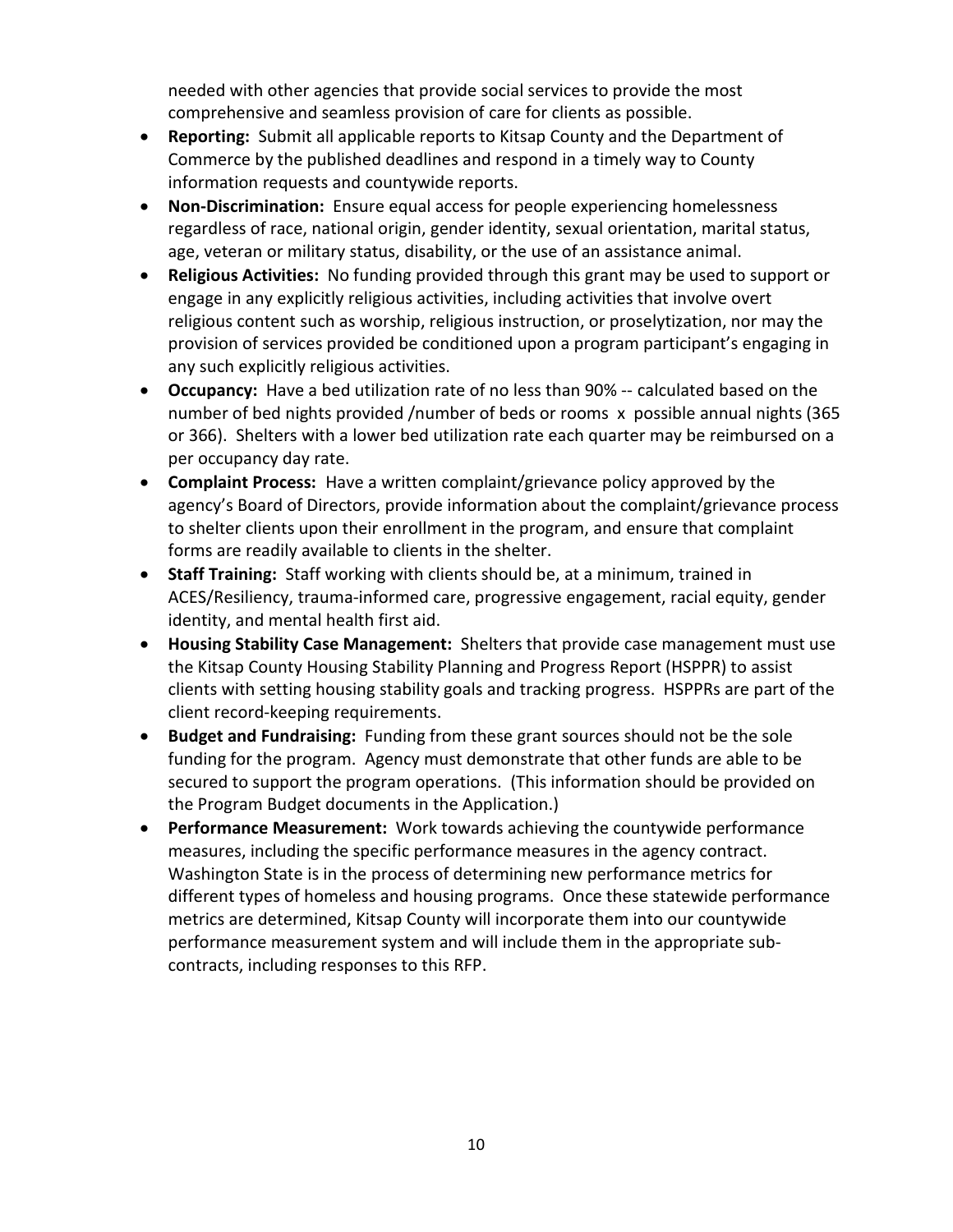This RFP utilizes an online application system, Survey Monkey Apply. Access to the application website requires a computer with internet capability. No other method of application will be accepted.

To apply: select two separate applications from the Survey Monkey Apply home page – Organization Information 2022 and Shelter Operations RFP 2022. Both must be completed and submitted by the deadline in order to meet the application requirements for this RFP.

- **Organization Information 2022 Application** This application provides overall agency information including policies/procedures and fiscal information.
	- $\triangleright$  Completing (and submitting) the Organization Information Application will allow your agency to submit the Project Information application for any Coordinated Grant Application throughout the 2022 application cycle including Kitsap County and City of Bremerton CDBG and Homeless Housing Grant funds. Material in Applicant Information (i.e. audit, budget) may be updated for later application submissions, if needed. *If your agency has already submitted the Organizational Information Application for a CDBG Affordable Housing RFP response for the 2022 Cycle, you do not need to submit this application a second time.*
- **Shelter Operations RFP 2022** This application provides program information including how the agency meets the RFP qualifications, program staff information, description of the shelter program, performance measurement, and descriptions of how the shelter program meets the minimum program requirements in this RFP.

Both applications must be completed and submitted by the due date for the application to be considered complete.

The link to applications for this RFP will be available on Thursday, July 8, 2021.

**Application submission deadline is Thursday, August 12, 2021 at Noon.**

### Application Assistance

Assistance will be provided to applicants in a variety of ways:

- 1. **Technical Assistance Session**  A Bidders Conference/Technical Assistance Training will be offered to assist applicants with information about submitting a complete application. The TA Training is **MANDATORY for all respondents to this RFP.** 
	- $\triangleright$  Shelter Operations RFP Technical Assistance/Bidders Conference Thursday, July 8, 2021, 11:00am – 12:00pm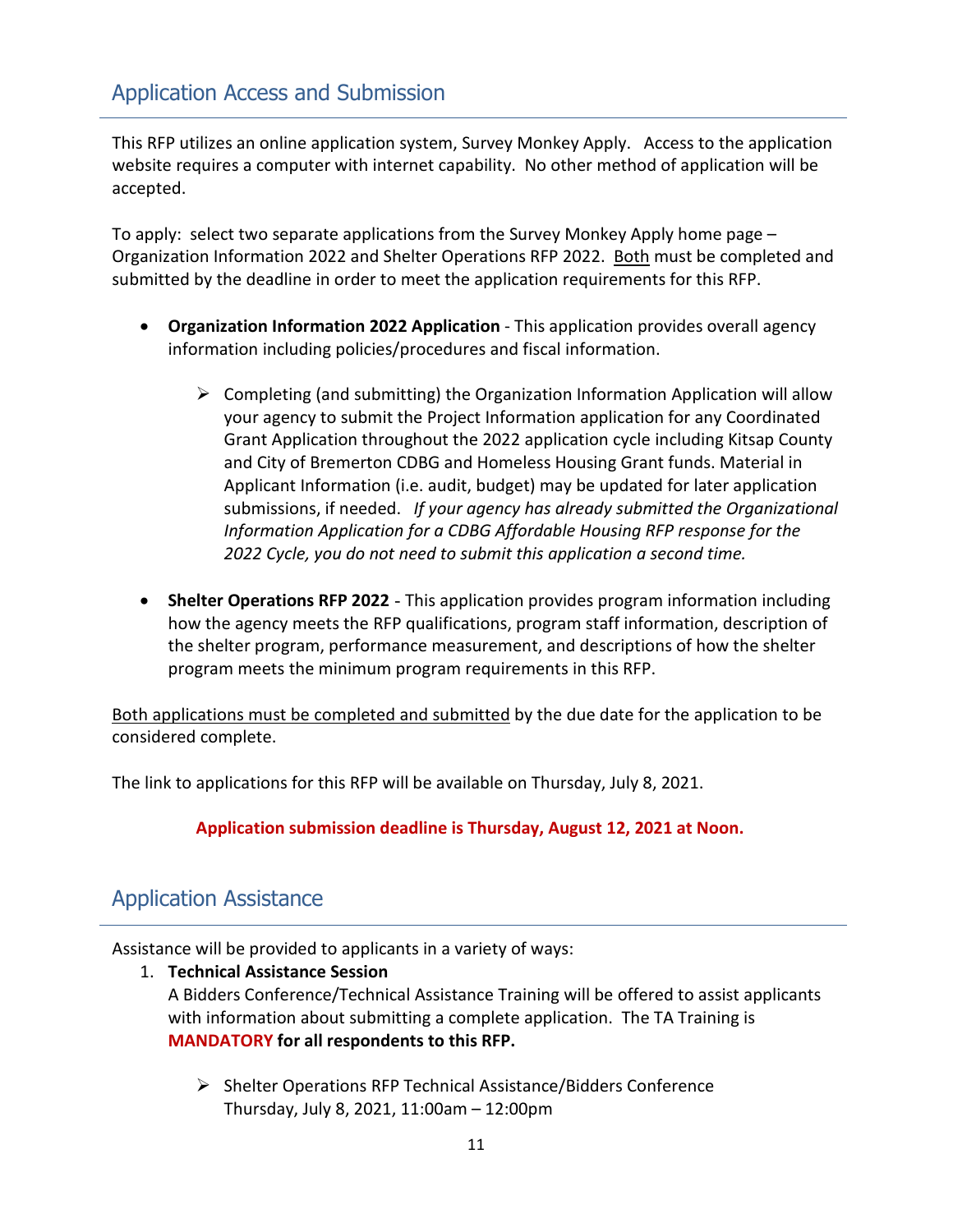Zoom Webinar, Registration: [Shelter RFP Bidders Meeting/Technical Assistance](https://us02web.zoom.us/webinar/register/WN_ygKNkyU4S-GDXzNJAZhRkg)  [Training](https://us02web.zoom.us/webinar/register/WN_ygKNkyU4S-GDXzNJAZhRkg) [https://us02web.zoom.us/webinar/register/WN\\_ygKNkyU4S-](https://us02web.zoom.us/webinar/register/WN_ygKNkyU4S-GDXzNJAZhRkg)[GDXzNJAZhRkg](https://us02web.zoom.us/webinar/register/WN_ygKNkyU4S-GDXzNJAZhRkg)

- 2. **One-on-One Technical Assistance** may be scheduled by contacting staff listed at the beginning of the RFP.
- 3. **Application Technical Assistance** with the online application host, Survey Monkey Apply, will be available during the application period through the application site.

### Evaluation of Proposals

Responses to this RFP will be evaluated as follows:

- Organization Information 2022 Application
	- $\triangleright$  An Eligibility and Risk Assessment will be completed to evaluate organizational and fiscal capacity along with prior grant contract performance and eligibility.
- Shelter Operations RFP 2022 Application
	- $\triangleright$  A program review and score will be completed to evaluate agency capacity, shelter program design, whether the minimum program requirements are met, and financial feasibility.

### Awards

Successful respondents to this RFP and proposed contract awards will be announced as part of a larger package of recommendations for funding awards from various Coordinated Grant Application funding sources to the Board of County Commissioners. Please reference the Application Schedule listed above for the timing of the recommendations announcement, public comment period, public hearing, and action by the Commissioners.

### **Contracting**

Agencies with successful responses to the RFP will be required to enter into a contract with the County. The contract will be issued by Kitsap County as a Housing and Homelessness Division Grant contract. All standard provisions of a Housing and Homelessness Division contract will apply.

The contract term is January 1, 2022 through December 31, 2022. A second year of funding is anticipated to be available through a renewal process and contract amendment. Please refer to additional contracting requirements in the Policy Plan.